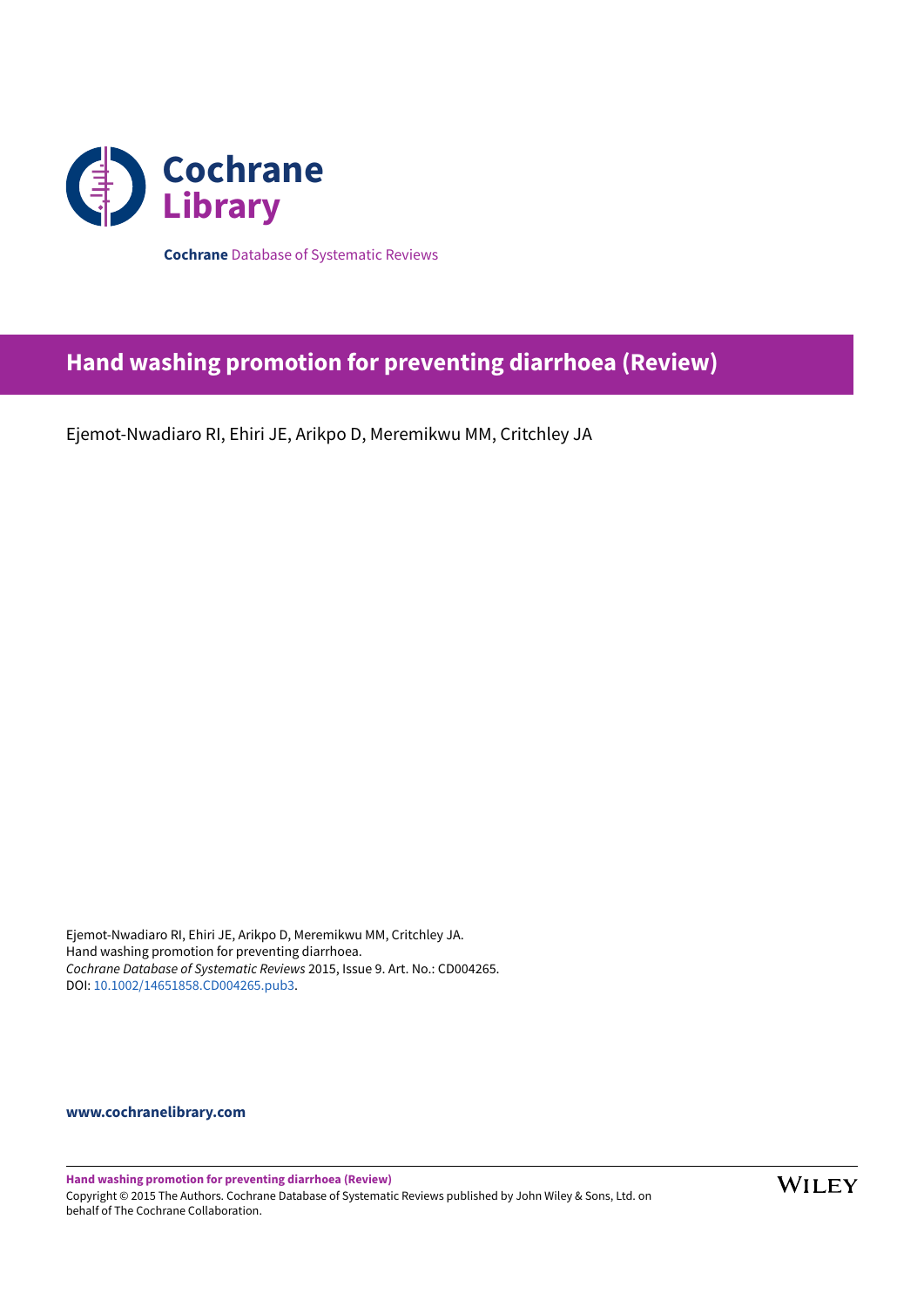

#### **[Intervention Review]**

## **Hand washing promotion for preventing diarrhoea**

Regina I Ejemot-Nwadiaro<sup>1</sup>, John E Ehiri<sup>2</sup>, Dachi Arikpo<sup>3</sup>, Martin M Meremikwu<sup>4</sup>, Julia A Critchley<sup>5</sup>

<sup>1</sup>Department of Public Health, College of Medical Sciences, University of Calabar, Calabar, Nigeria. <sup>2</sup>Division of Health Promotion Sciences, University of Arizona, Mel & Enid Zuckerman College of Public Health, Tucson, Arizona, USA. 3Nigerian Branch of the South African Cochrane Centre, Institute of Tropical Diseases Research and Prevention, Calabar, Nigeria. 4Department of Paediatrics, University of Calabar Teaching Hospital, Calabar, Nigeria. <sup>5</sup>Population Health Sciences Institute, St George's, University of London, London, UK

**Contact address:** Regina I Ejemot-Nwadiaro, Department of Public Health, College of Medical Sciences, University of Calabar, Calabar, Cross River State, PMB 1115, Nigeria. [reginaejemot@yahoo.com,](mailto:reginaejemot@yahoo.com) [r.ejemot\\_nwadiaro@unical.edu.ng.](mailto:r.ejemot_nwadiaro@unical.edu.ng)

**Editorial group:** Cochrane Infectious Diseases Group. **Publication status and date:** Unchanged, published in Issue 9, 2015.

**Citation:** Ejemot-Nwadiaro RI, Ehiri JE, Arikpo D, Meremikwu MM, Critchley JA. Hand washing promotion for preventing diarrhoea. *Cochrane Database of Systematic Reviews* 2015, Issue 9. Art. No.: CD004265. DOI: [10.1002/14651858.CD004265.pub3](https://doi.org/10.1002%2F14651858.CD004265.pub3).

Copyright © 2015 The Authors. Cochrane Database of Systematic Reviews published by John Wiley & Sons, Ltd. on behalf of The Cochrane Collaboration. This is an open access article under the terms of the Creative Commons [Attribution-Non-Commercial](http://creativecommons.org/licenses/by-nc/4.0/) Licence, which permits use, distribution and reproduction in any medium, provided the original work is properly cited and is not used for commercial purposes.

### **A B S T R A C T**

#### **Background**

Diarrhoea accounts for 1.8 million deaths in children in low- and middle-income countries (LMICs). One of the identified strategies to prevent diarrhoea is hand washing.

#### **Objectives**

To assess the effects of hand washing promotion interventions on diarrhoeal episodes in children and adults.

#### **Search methods**

We searched the Cochrane Infectious Diseases Group Specialized Register (27 May 2015); CENTRAL (published in the Cochrane Library 2015, Issue 5); MEDLINE (1966 to 27 May 2015); EMBASE (1974 to 27 May 2015); LILACS (1982 to 27 May 2015); PsycINFO (1967 to 27 May 2015); Science Citation Index and Social Science Citation Index (1981 to 27 May 2015); ERIC (1966 to 27 May 2015); SPECTR (2000 to 27 May 2015); Bibliomap (1990 to 27 May 2015); RoRe, The Grey Literature (2002 to 27 May 2015); World Health Organization (WHO) International Clinical Trial Registry Platform (ICTRP), metaRegister of Controlled Trials (mRCT), and reference lists of articles up to 27 May 2015. We also contacted researchers and organizations in the field.

#### **Selection criteria**

Individually randomized controlled trials (RCTs) and cluster-RCTs that compared the effects of hand washing interventions on diarrhoea episodes in children and adults with no intervention.

#### **Data collection and analysis**

Three review authors independently assessed trial eligibility, extracted data, and assessed risk of bias. We stratified the analyses for child day-care centres or schools, community, and hospital-based settings. Where appropriate, incidence rate ratios (IRR) were pooled using the generic inverse variance method and random-effects model with 95% confidence intervals (CIs). We used the GRADE approach to assess the quality of evidence.

**Hand washing promotion for preventing diarrhoea (Review)**

Copyright © 2015 The Authors. Cochrane Database of Systematic Reviews published by John Wiley & Sons, Ltd. on behalf of The Cochrane Collaboration.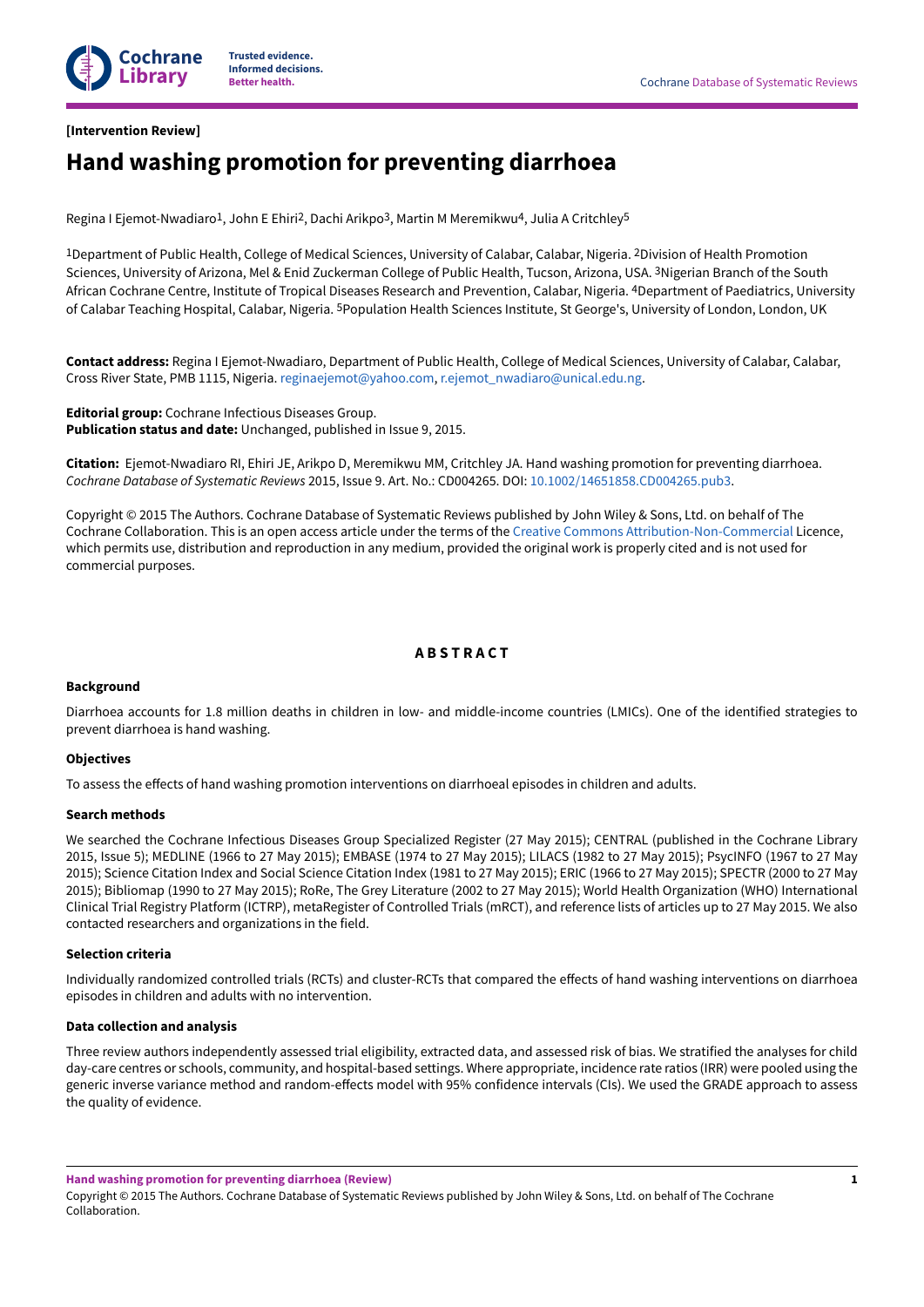

#### **Main results**

We included 22 RCTs: 12 trials from child day-care centres or schools in mainly high-income countries (54,006 participants), nine community-based trials in LMICs (15,303 participants), and one hospital-based trial among people with acquired immune deficiency syndrome (AIDS) (148 participants).

Hand washing promotion (education activities, sometimes with provision of soap) at child day-care facilities or schools prevents around one-third of diarrhoea episodes in high income countries (rate ratio 0.70; 95% CI 0.58 to 0.85; nine trials, 4664 participants, *high quality evidence*), and may prevent a similar proportion in LMICs but only two trials from urban Egypt and Kenya have evaluated this (rate ratio 0.66, 95% CI 0.43 to 0.99; two trials, 45,380 participants, *low quality evidence*). Only three trials reported measures of behaviour change and the methods of data collection were susceptible to bias. In one trial from the USA hand washing behaviour was reported to improve; and in the trial from Kenya that provided free soap, hand washing did not increase, but soap use did (data not pooled; three trials, 1845 participants, *low quality evidence*).

Hand washing promotion among communities in LMICs probably prevents around one-quarter of diarrhoea episodes (rate ratio 0.72, 95% CI 0.62 to 0.83; eight trials, 14,726 participants, *moderate quality evidence*). However, six of these eight trials were from Asian settings, with only single trials from South America and sub-Saharan Africa. In six trials, soap was provided free alongside hand washing education, and the overall average effect size was larger than in the two trials which did not provide soap (soap provided: rate ratio 0.66, 95% CI 0.56 to 0.78; six trials, 11,422 participants; education only: rate ratio: 0.84, 95% CI 0.67 to 1.05; two trials, 3304 participants). There was increased hand washing at major prompts (before eating/cooking, after visiting the toilet or cleaning the baby's bottom), and increased compliance to hand hygiene procedure (behavioural outcome) in the intervention groups than the control in community trials (data not pooled: three trials, 3490 participants, *high quality evidence*).

Hand washing promotion for the one trial conducted in a hospital among high-risk population showed significant reduction in mean episodes of diarrhoea (1.68 fewer) in the intervention group (Mean difference 1.68, 95% CI 1.93 to 1.43; one trial, 148 participants, *moderate quality evidence*). There was increase in hand washing frequency, seven times per day in the intervention group versus three times in the control in this hospital trial (one trial, 148 participants, *moderate quality evidence*).

We found no trials evaluating or reporting the effects of hand washing promotions on diarrhoea-related deaths, all-cause-under five mortality, or costs.

#### **Authors' conclusions**

Hand washing promotion probably reduces diarrhoea episodes in both child day-care centres in high-income countries and among communities living in LMICs by about 30%. However, less is known about how to help people maintain hand washing habits in the longer term.

22 March 2019

Update pending

Authors currently updating

The update is due to be published in 2019.

#### **P L A I N L A N G U A G E S U M M A R Y**

#### **Hand washing promotion for preventing diarrhoea**

#### *Review question*

This Cochrane Review summarises trials evaluating the effects of promoting hand washing on the incidence of diarrhoea among children and adults in day-care centres, schools, communities, or hospitals. After searching for relevant trials up to 27 May 2015, we included 22 randomized controlled trials conducted in both high-income countries (HICs) and low- and middle-income countries (LMICs). These trials enrolled 69,309 children and 148 adults.

#### *How does hand washing prevent diarrhoea and how might hand washing be promoted*

Diarrhoea causes many deaths in children below five years of age, mostly in LMICs. The organisms causing diarrhoea are transmitted from person to person through food and water contaminated with faeces, or through person-to-person contact. Hand washing after defecation, or after cleaning a baby's bottom, and before preparing and eating food, can therefore reduce the risk of diarrhoea. Hand washing can be promoted through group or individual training on hygiene education, germ-health awareness, use of posters, leaflets, comic books, songs, and drama.

#### *What this review says*

**Hand washing promotion for preventing diarrhoea (Review)**

Copyright © 2015 The Authors. Cochrane Database of Systematic Reviews published by John Wiley & Sons, Ltd. on behalf of The Cochrane Collaboration.